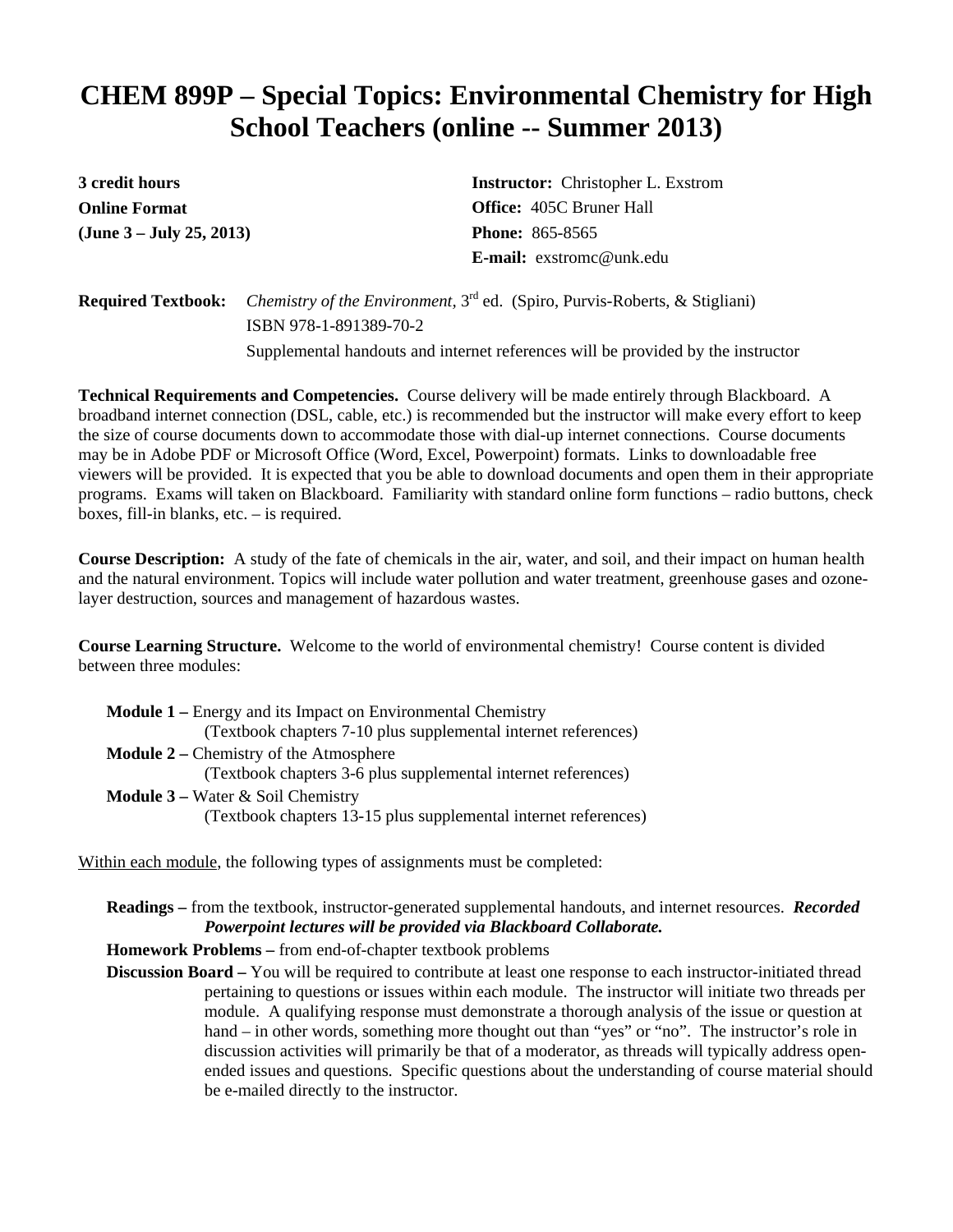Your grade will be based on the number of accumulated points as a percentage of the total possible number of points according to the distribution given below:

#### **GRADING DISTRIBUTION**

| Exams $(3)$                    | 45% (15% each) |
|--------------------------------|----------------|
| Graded Homework (3)            | 21% (6% each)  |
| Original Lesson Plan           | 25%            |
| Discussion Board Responses (6) | 9% (1.5% each) |

**Exams.** Three examinations of 90- to 120-minute lengths will be delivered via Blackboard. These may consist of a variety of question formats (multiple choice, multiple answer, matching, short answer, essay, problem solving). Each exam will cover one module. There will be no cumulative "final" exam.

**Homework.** End-of-chapter homework problems are given in the following course outline and objectives. These must be turned in by specified deadlines.

**Original Lesson Plan Assignment (deadline: Thursday, July 25, 5:00 p.m. CT).** At the graduate level, one must develop the ability to create original instructional material from existing knowledge. As a term project, you are required to write an original 3-5 day lesson plan that introduces and/or reinforces one or more concepts from this course **as well as addresses an environmental concern of local or regional interest**. Your writeup should include a lesson plan summary in the format that you would turn in to your principal or department head, detailed outlines (with full explanations of any example problems) of any lectures, full descriptions and "teacher notes" for any demonstrations, and complete handouts for any lab experiments or field studies (include a background section, procedural instructions for students, additional notes for teachers, and information on chemical hazards, safety, and storage considerations), homework assignments, and quizzes. **A one-page topic proposal and plan outline must be turned in by July 11.** Within a week, the instructor will evaluate the outline and return it with suggestions for the full assignment. A grading rubric/scale will be provided separately on Blackboard.

**Discussion Board Responses.** See above for a description.

**Grading Scale.** The following weighted percentage point scale will be the initial starting point: A (93-100), A- (90-92.9), B+ (87-89.9), B (83-86.9), B- (80-82.9), C+ (77-79.9), C (73-76.9), C- (70-72.9), D+ (67-69.9), D (63- 66.9), D- (60-62.9), F (below 60). *This scale may be moved downward at the instructor's discretion.* After the 2nd and  $3<sup>rd</sup>$  exams, grading scale adjustments and individual course grade estimates will be posted on Blackboard.

**DEADLINES.** A table of deadlines for all assignments and exams is given on the last page of this syllabus. *To keep the class flowing smoothly, these deadlines will be strictly adhered to.* The following penalties will be applied to late work:

| Up to 24 hours late      | 25% of possible points (or zero score for discussion board response) |
|--------------------------|----------------------------------------------------------------------|
| Between 24-48 hours late | 50% of possible points (or zero score for discussion board response) |
| Over 48 hours late       | Zero score                                                           |

(NOTE: These late times apply to business days only. Business days are defined as Monday-Friday except the following – May 27 (Memorial Day) and July 4 (Independence Day)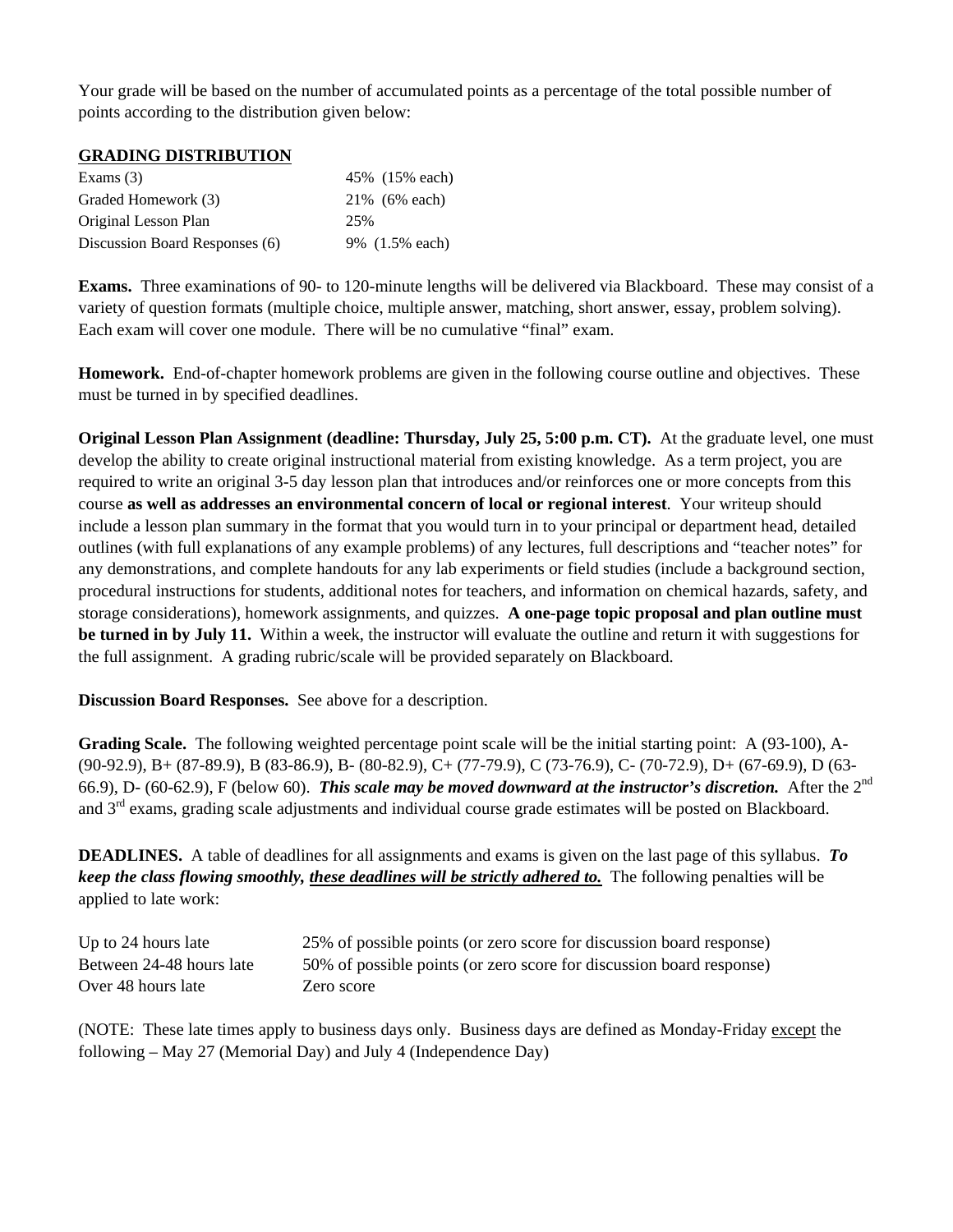| <b>Topic Area and Textbook</b><br>Coverage                                                          | <b>Broad Objectives</b>                                                                                                                                                                                                                                             | <b>Assigned End-of-Chapter</b><br><b>Homework Problems</b>          |
|-----------------------------------------------------------------------------------------------------|---------------------------------------------------------------------------------------------------------------------------------------------------------------------------------------------------------------------------------------------------------------------|---------------------------------------------------------------------|
| <b>MODULE 1 - ENERGY</b>                                                                            |                                                                                                                                                                                                                                                                     |                                                                     |
| Chapter 7 (Energy Flows)<br>entire chapter                                                          | • Understand natural energy flow cycles<br>• Review necessary General Chemistry<br>concepts and skills - significant figures,<br>metric units, plot reading, exponential<br>decay                                                                                   | $\bullet$ 1                                                         |
| Chapter 8 (Fossil Fuels)<br>Sections 8.1-8.4a, 8.5-8.6b, 8.8ab,<br>and Chapter 4, sections 4.7-4.7b | • Understand combustion reactions and bond<br>energy calculations that may be used to<br>estimate energies released<br>• Understand the roles of various fossil fuels<br>in energy production and environmental<br>hazards                                          | • 4, 5                                                              |
| Chapter 9 (Nuclear Energy)<br>Sections 9.1-9.7, 9.9-9.10a                                           | · Understand isotopes, nuclear decay<br>products, and nuclear reactions pertaining<br>to fission<br>• Understand nuclear fusion reactions and<br>how fusion reactors work                                                                                           | • 1, 3, 4                                                           |
| Chapter 10 (Renewable Energy)<br>Sections 10.1-10.4, 10.6-10.6b                                     | • Be aware of the variety of renewable<br>energy sources in development<br>• Describe how photovoltaic energy is<br>generated from a metallic bonding<br>standpoint<br>• Understand the chemistry of biomass<br>energy production                                   | • 2,7                                                               |
| <b>MODULE 2 -- ATMOSPHERE</b>                                                                       |                                                                                                                                                                                                                                                                     |                                                                     |
| Chapter 3 (Air Pollution)<br>Sections 3.1-3.7a                                                      | • Understand the nature of atmospheric<br>reactions leading to pollution<br>• Understand measures taken to control<br>emissions                                                                                                                                     | • 6, 12                                                             |
| Chapter 4 (Oxygen Chemistry)<br>Sections 4.1-4.6b, 4.7c                                             | • Understand fundamental kinetic and<br>thermodynamic properties of atmospheric<br>reactions<br>• Understand common atmospheric reaction<br>mechanisms                                                                                                              | • $3, 8$<br>in #8, use $2 \text{ NO} + \text{O}_2 = 2 \text{ NO}_2$ |
| Chapter 5 (Stratospheric Ozone)<br>All sections except 5.4a                                         | • Understand the different atmospheric<br>regions and their gaseous contents<br>• Understand common reactions ozone<br>undergoes in the atmosphere<br>• Understand ozone destruction mechanisms                                                                     | $\bullet$ 1abc, 10                                                  |
| Chapter 6 (Climate Change)<br>Sections 6.1-6.6, 6.9-6.10(stop at<br>beginning of 6.10a)             | • Understand the Earth's heat balance cycle<br>and the roles of radiation absorption,<br>emission, and albedo<br>• Understand the roles of aerosol particles<br>and the sulfur cycle in climate<br>• Understand the properties and chemistry of<br>greenhouse gases | $\bullet$ 8, 10, 13                                                 |

### **CHEM 899P Course Material, Assignments, and Objectives**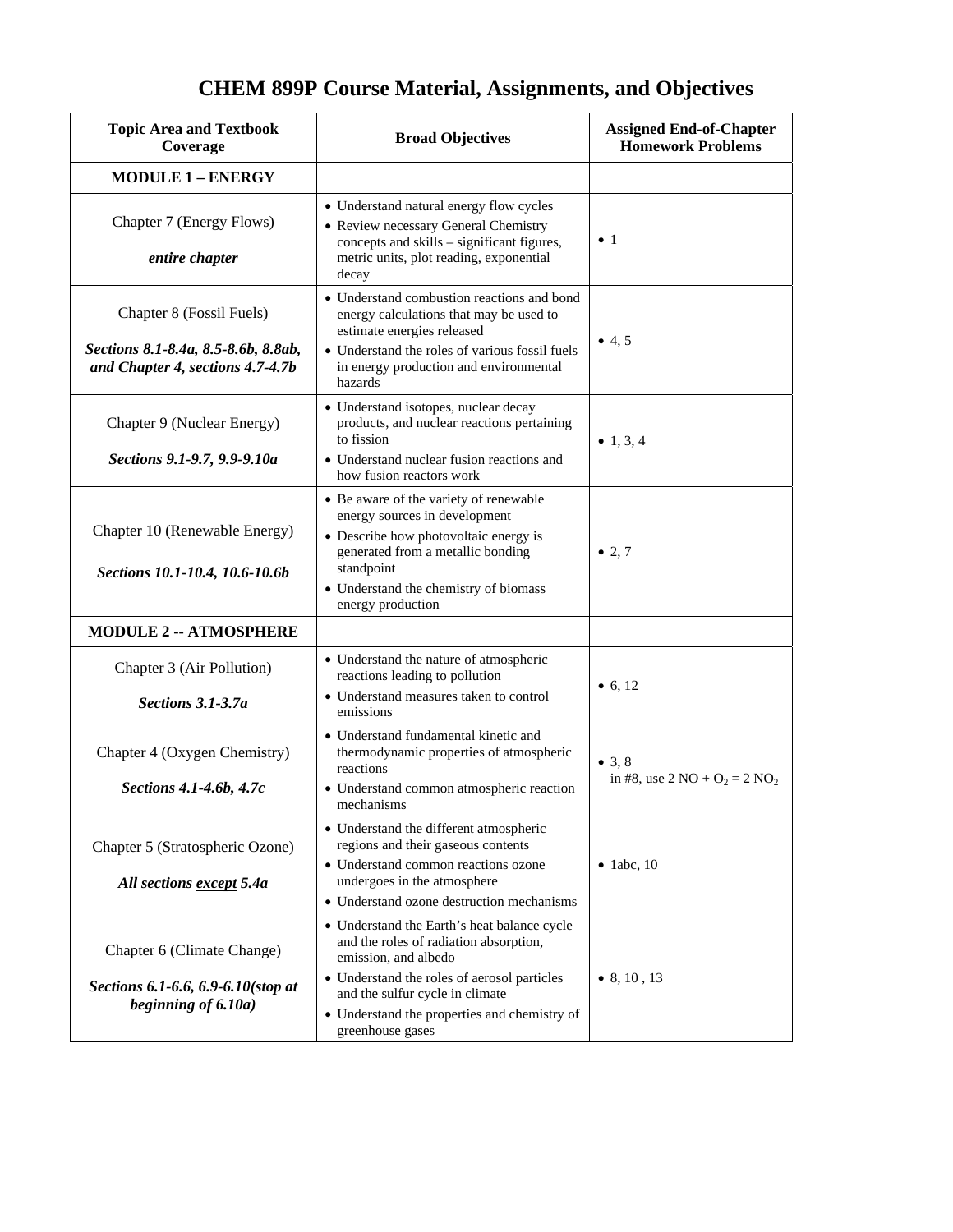| <b>MODULE 3 – WATER &amp; SOIL</b>                       |                                                                                                     |                   |
|----------------------------------------------------------|-----------------------------------------------------------------------------------------------------|-------------------|
| Chapter 13 (Water as Solvent)                            | • Understand liquid water structures and<br>behavior at a molecular level                           | $\bullet$ 4, 5, 8 |
| Sections 13.1-13.1a, 13.2-13.4                           | • Understand fundamental acid-base<br>chemistry pertinent to the environment                        |                   |
| Chapter 14 (Water $&$ the                                | • Understand pertinent solubility equilibria<br>in the environment                                  |                   |
| Lithosphere)                                             | • Understand the structure and chemical<br>behavior of clays                                        | • 2, 5, 6         |
| Sections 14.1-14.2b, 14.3-14.5a,<br>14.5c-end of chapter | • Understand the chemistry and effects of<br>acid rain                                              |                   |
| Chapter 15 (Oxygen and Life)                             | • Understand fundamental redox reactions<br>and energy associated with oxygen in the<br>environment |                   |
| Sections 15.1-15.2, 15.4-15.6,                           | • Understand biological oxygen demand<br>(BOD)                                                      | • 5.7.9           |
| $15.10 - 15.10e$                                         | • Understand the effects of water<br>composition on ecology                                         |                   |